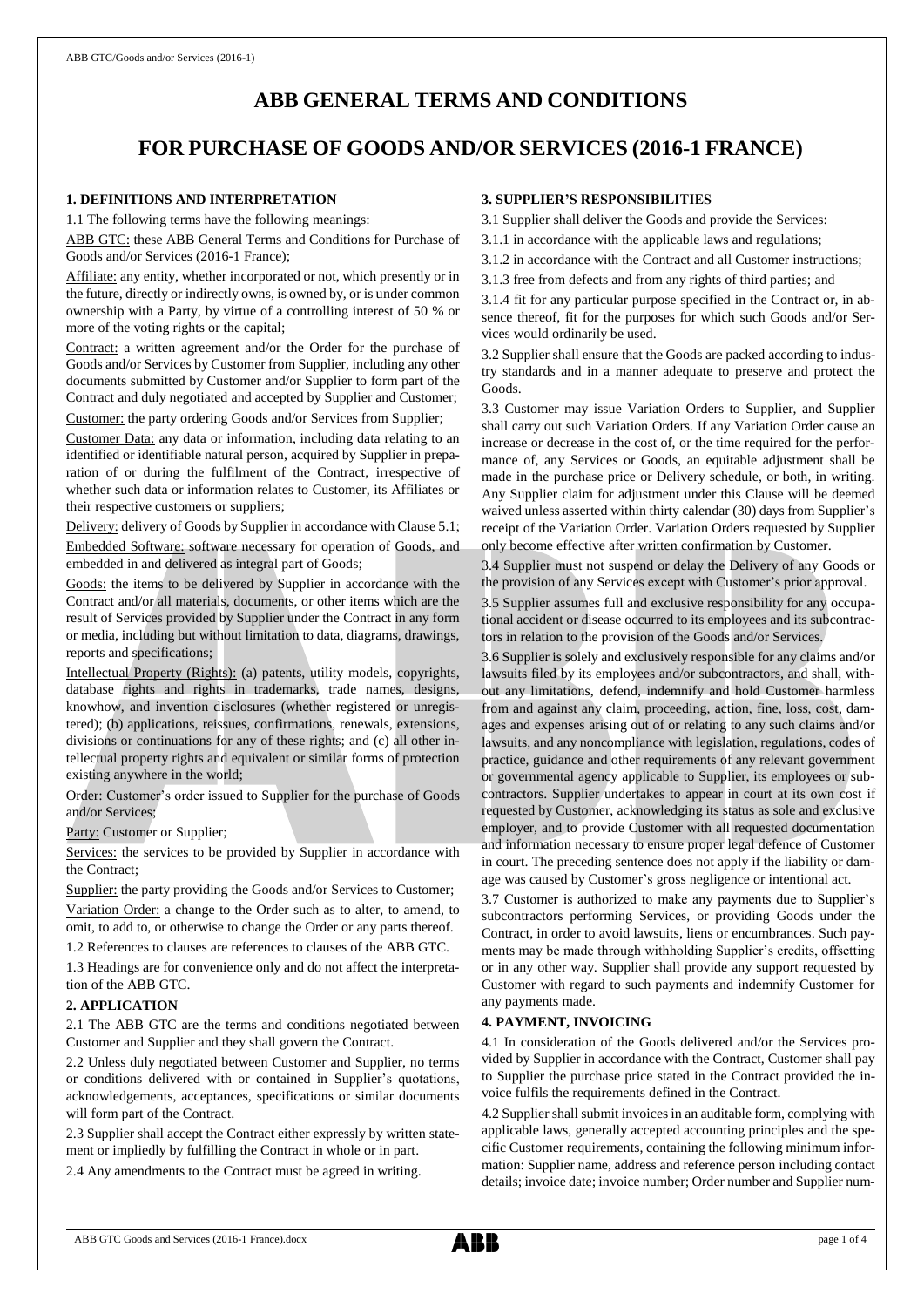ber; address of Customer; quantity; specification of Goods and/or Services; price (total amount invoiced); currency; tax or VAT amount; tax or VAT number; Authorized Economic Operator and/or Approved Exporter Authorization number and/or other customs identification number, if applicable; payment terms as agreed. In the event of late payment or maturity extension, it will be applied in accordance with the law as a penalty, an increase in the amount of receivables equal to three times the legal rate of interest. Similarly, in case of late payment or partial payment, a lump sum of 40 Euros is payable ipso jure from the first day of delay.

4.3 Invoices must be sent to the billing address specified in the Contract.

4.4 Customer will reimburse expenses only at cost and to the extent agreed in writing.

4.5 Services charged on the basis of hourly rates require written confirmation of Supplier's time sheets by Customer. Supplier shall submit such time sheets to Customer for confirmation as may be instructed by Customer but latest together with any related invoice. Confirmation of time sheets cannot be construed as acknowledgement of any claims. Customer is not obliged to pay invoices based on time sheets which are not confirmed by Customer in writing.

4.6 Customer reserves the right to set off or withhold payment for Goods and/or Services not provided in accordance with the Contract.

#### **5. DELIVERY, PERFORMANCE OF SERVICES**

5.1 Unless agreed otherwise in the Contract, the Goods shall be delivered in accordance with INCOTERMS 2010 FCA, to the place defined in the Contract or, if no such place has been defined, to Customer's place of business.

5.2 The Services shall be provided at the place specified in the Contract or, if no such place has been specified, at Customer's place of business. 5.3 Supplier shall provide no later than at the time of acceptance of the Contract the following minimum information: number of packages and contents, the customs tariff numbers of the country of consignment, and the countries of origin for all Goods. For controlled Goods, the relevant national export control numbers must be indicated and, if the Goods and/or Services are subject to U.S. export regulations, the U.S. Export Control Classification Numbers (ECCN) or classification numbers of the International Traffic in Arms Regulations (ITAR) must be specified. Proofs of preferential origin as well as conformity declarations

and marks of the country of consignment or destination are to be submitted without being requested; certificates of origin upon request. Supplier shall state the Order number on all invoices (in particular but not limited to commercial, pro forma or customs invoices).

5.4 The Goods shall be delivered, and Services shall be provided during Customer's business hours unless otherwise requested by Customer.

5.5 Upon Delivery, Supplier (or its appointed carrier) shall provide Customer a delivery note and any other required export and import documents not mentioned in Clause 5.3. If Customer has approved partial delivery, such delivery note shall also include the outstanding balance. 5.6 Ownership of the Goods passes to Customer at Delivery. To the extent that the Goods contain Embedded Software, ownership of such Embedded Software will not passto Customer, but Supplier shall grant, or – as applicable – shall procure that the third party owner grants, Customer and all users a worldwide, irrevocable, perpetual, transferable, non-exclusive, royalty-free right to use the Embedded Software as integral part of such Goods and/or for servicing either of them.

### **6. ACCEPTANCE**

6.1 Delivery of Goods or provision of Services may not be deemed to be acceptance of such Goods or Services by Customer. Customer shall have reasonable time to inspect or test the Goods and/or Services and to report any defects to Supplier. If a defect in the Goods and/or Services was not reasonably detectable during the inspection, Customer shall have reasonable time to provide notice of such defect after it has become apparent and/or to reject the Goods/Services.

6.2 The Parties may agree on a certain acceptance procedure, in which case acceptance will be subject to Customer's written acceptance statement. Supplier shall inform Customer in writing within a reasonable time period in advance when the Goods and/or Services are ready for acceptance.

6.3 Customer may enforce any remedy defined in the Contract for any rejected Goods or Services.

#### **7. DELAY**

If the Delivery of Goods or the provision of Services does not comply with the agreed date(s), Customer may:

7.1 terminate the Contract in whole or in part;

7.2 refuse any subsequent delivery of the Goods or provision of the Services;

7.3 recover from Supplier any expenses reasonably incurred by Customer in obtaining the Goods and/or Services in substitution from another supplier;

7.4 claim damages for any justified cost, loss, expenses and liquidated damages incurred by Customer which are attributable to Supplier's delay; and

7.5 claim liquidated damages as agreed in the Contract.

### **8. WARRANTY AND REMEDIES**

8.1 Supplier warrants that the Goods and/or Services comply with the Contract, including but without limitation to Supplier's responsibilities as defined in Clause 3.1.

8.2 Supplier warrants that the Goods are new and unused at the date of Delivery and remain free from defects during the warranty period.

8.3 The warranty period is twenty four (24) months from Delivery.

8.4 In case of breach of any warranty which is not remedied within forty eight (48) hours from Customer's notification, or in case of any other breach of the Contract, Customer is entitled to enforce any or more of the following remedies at its discretion and at Supplier's expense:

8.4.1 to give Supplier another opportunity to carry out any additional work necessary to ensure that the Contract is fulfilled, and/or to obtain prompt repair or replacement of the defective Goods and/or Services;

8.4.2 to carry out (or to instruct a third party to carry out) any additional work necessary to make the Goods and/or Services comply with the Contract<sup>®</sup>

8.4.3 to refuse any further Goods and/or Services;

8.4.4 to claim such damages as may have been sustained by Customer as a result of Supplier's breach of the Contract;

8.4.5 to terminate the Contract; in such event Customer has no obligation to compensate Supplier, and, at Customer's option, Supplier shall pay back to Customer any remuneration received from Customer for the Goods and/or Services and take back the Goods at Supplier's own cost and risk.

8.5 In case of a breach of any warranty, the entire warranty period shall be restarted for the defective Goods/Services from the date the remediation is completed to Customer's satisfaction.

8.6 The rights and remedies available to Customer under the Contract are cumulative and are not exclusive of any rights or remedies available at law or in equity.

### **9. INTELLECTUAL PROPERTY**

9.1 Subject to Clause 9.2, Supplier hereby grants Customer, or undertakes to procure that Customer is granted, a worldwide, irrevocable, transferable, non-exclusive, royalty-free license to use the Intellectual Property Rights in the Goods, including Embedded Software, if any.

9.2 Supplier herewith assigns to Customer full ownership rights in any Intellectual Property in Goods resulting from the Services. Supplier further agrees, upon Customer's request and at its cost, to take all further steps necessary to perfect Customer's ownership to the Intellectual Property.

ABB GTC Goods and Services (2016-1 France).docx page 2 of 4

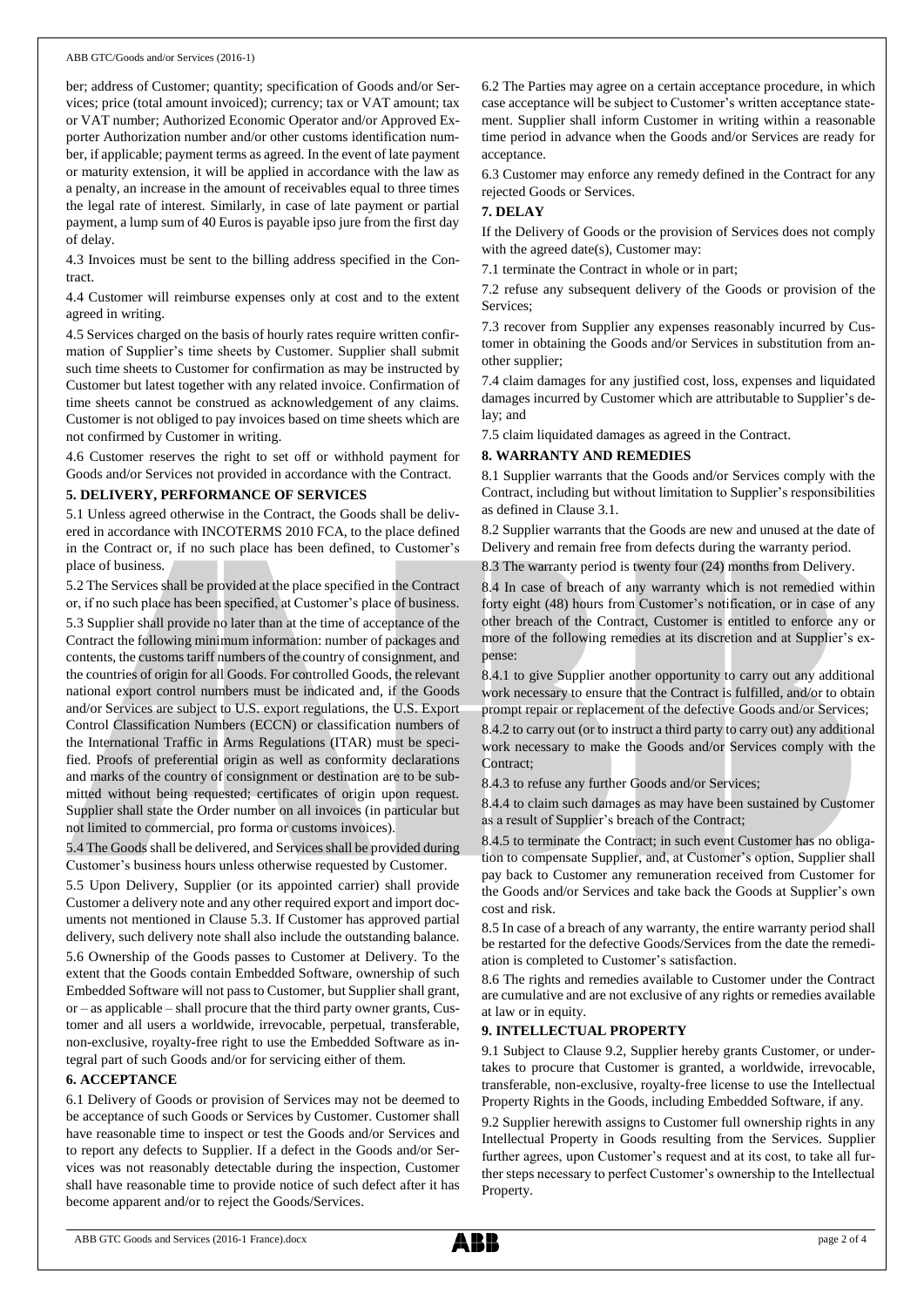#### ABB GTC/Goods and/or Services (2016-1)

9.3 Intellectual Property Rights in any Goods created by or licensed to Supplier prior or outside a Contract (Pre-Existing IPR) will remain vested in Supplier (or the third party owner). To the extent that Pre-Existing IPR are embedded in any Goods resulting from the Services, Supplier grants, or undertakes to procure that the third party owner grants, Customer and its Affiliates a worldwide, irrevocable, transferable, non-exclusive, royalty-free license to use the Pre-Existing IPR as part of such Goods, including the right to improve, develop, market, distribute, sublicense or otherwise use such Pre-Existing IPR.

9.4 Supplier must specify in writing and prior to Delivery all open source software contained in or used by Embedded Software, if any, and request Customer's written approval. Supplier agrees to replace at its own cost any open source software components rejected by Customer with software of at least the same quality and functionality.

9.5 If any claim is made against Customer that Supplier's Goods and/or Services infringe a third party's Intellectual Property Rights, Supplier shall at its cost, but at Customer's discretion (i) procure for Customer and Customer's clients, as the case may be, the right to continue using the Goods and/or Services; (ii) modify the Goods and/or Services so they cease to be infringing; or (iii) replace the Goods and/or Services by non-infringing equivalents. Otherwise, Customer is entitled to terminate the Contract and to reclaim all sums which it has paid to Supplier thereunder.

### **10. COMPLIANCE, INTEGRITY**

10.1 Supplier shall provide the Goods and/or Services in compliance with all relevant laws, regulations, and codes of practice.

10.2 Supplier and its subcontractors must comply with the ABB Lists of Prohibited and Restricted Substances and with the reporting and other requirements regarding Conflict Minerals made available under **[www.abb.com](http://www.abb.com/) – Supplying – Material Compliance** or otherwise and shall provide Customer with documents, certificates and statements as requested. Any statement made by Supplier to Customer (whether directly or indirectly) with regard to materials used for or in connection with the Goods and/or Services will be deemed to be a representation under the Contract.

10.3 Supplier represents and warrants that it is and will remain fully compliant with all applicable trade and customs laws, regulations, instructions, and policies, including, but not limited to, satisfying all necessary clearance requirements, proofs of origin, export and import licenses and exemptions from, and making all proper filings with appropriate governmental bodies and/or disclosures relating to the provision of services, the release or transfer of goods, hardware, software and technology.

10.4 No material or equipment included in or used for the Goods and/or Services must originate from any company or country listed in any relevant embargo issued by the authority in the country where the Goods and/or Services will be used or an authority otherwise having influence over the equipment and material forming part of the Goods and/or Services. If any of the Goods and/or Services are or will be subject to export restrictions, it is Supplier's responsibility to promptly inform Customer in writing of the particulars of such restrictions.

10.5 Both Parties warrant that each will not, directly or indirectly, and that each has no knowledge that other persons will, directly or indirectly, make any payment, gift or other commitment to its customers, to government officials or to agents, directors and employees of each Party, or any other party in a manner contrary to applicable laws (including but not limited to the U. S. Foreign Corrupt Practices Act, the UK Bribery Act 2010 and, where applicable, legislation enacted by member states and signatories implementing the OECD Convention Combating Bribery of Foreign Officials), and shall comply with all relevant laws, regulations, ordinances and rules regarding bribery and corruption. Nothing in the Contract will render either Party or any of its Affiliates liable to reimburse the other for any such consideration given or promised.

10.6 Supplier herewith acknowledges and confirms that Supplier has received a copy of ABB's Code of Conduct and ABB's Supplier Code of Conduct or has been provided information on how to access both ABB Codes of Conduct online under **[www.abb.com/Integrity](http://www.abb.com/Integrity)**. Supplier agrees to perform its contractual obligations in accordance with both ABB Codes of Conduct.

10.7 ABB has established reporting channels where Supplier and its employees may report suspected violations of applicable laws, policies or standards of conduct as authorized by French law and such as mandated by the CNIL(Commission Nationale Informatique et Liberté): Web portal: **[www.abb.com/Integrity](http://www.abb.com/Integrity) – Reporting Channels**; contact details specified on this Web portal.

10.8 Any violation of an obligation contained in this Clause 10 is a material breach of the Contract and entitles the other Party to terminate the Contract with immediate effect and without prejudice to any further rights or remedies available thereunder or at law. Notwithstanding anything to the contrary in the Contract, each Party shall, without any limitations, indemnify and hold harmless the other Party for all liabilities, damages, cost or expenses incurred as a result of any such violation and termination of the Contract, or arising from export restrictions concealed by Supplier.

# **11. CONFIDENTIALITY, DATA SECURITY, DATA PROTECTION**

11.1 Supplier shall keep in strict confidence all Customer Data and any other information concerning Customer's or its Affiliates' business, their products and/or their technologies which Supplier obtains in connection with the Goods and/or Services to be provided (whether before or after acceptance of the Contract). Supplier shall restrict disclosure of such confidential material to such of its employees, agents or subcontractors or other third parties as need to know the same for the purpose of the provision of the Goods and/or Services to Customer. Supplier shall ensure that such employees, agents, subcontractors or other third parties are subject to and comply with the same obligations of confidentiality as applicable to Supplier and will be liable for any unauthorized disclosures.

11.2 Supplier shall apply appropriate safeguards, adequate to the type of Customer Data to be protected, against the unauthorised access or disclosure of Customer Data and protect such Customer Data in accordance with the generally accepted standards of protection in the related industry, or in the same manner and to the same degree that it protects its own confidential and proprietary information – whichever standard is higher. Supplier may disclose confidential information to Permitted Additional Recipients (which means Supplier's authorised representatives, including auditors, counsels, consultants and advisors) provided always that (i) such information is disclosed on a strict need-to-know basis, and (ii) such Permitted Additional Recipients sign with Supplier a confidentiality agreement with terms substantially similar hereto or, where applicable, are required to comply with codes of professional conduct ensuring confidentiality of such information.

11.3 Supplier must not (i) use Customer Data for any other purposes than for providing the Goods and/or Services, or (ii) reproduce the Customer Data in whole or in part in any form except as may be required by the respective contractual documents, or (iii) disclose Customer Data to any third party, except to Permitted Additional Recipients or with the prior written consent of Customer.

11.4 Supplier shall install and update at its own cost required adequate virus protection software and operating system security patches for all computers and software utilized in connection with providing the Goods and/or Services.

11.5 Supplier shall inform Customer without delay about suspicion of breaches of data security or other serious incidents or irregularities regarding any Customer Data.

11.6 Supplier agrees that Customer is allowed to provide any information received from Supplier to any Affiliate of Customer. Supplier shall obtain in advance all necessary approval or consent for Customer